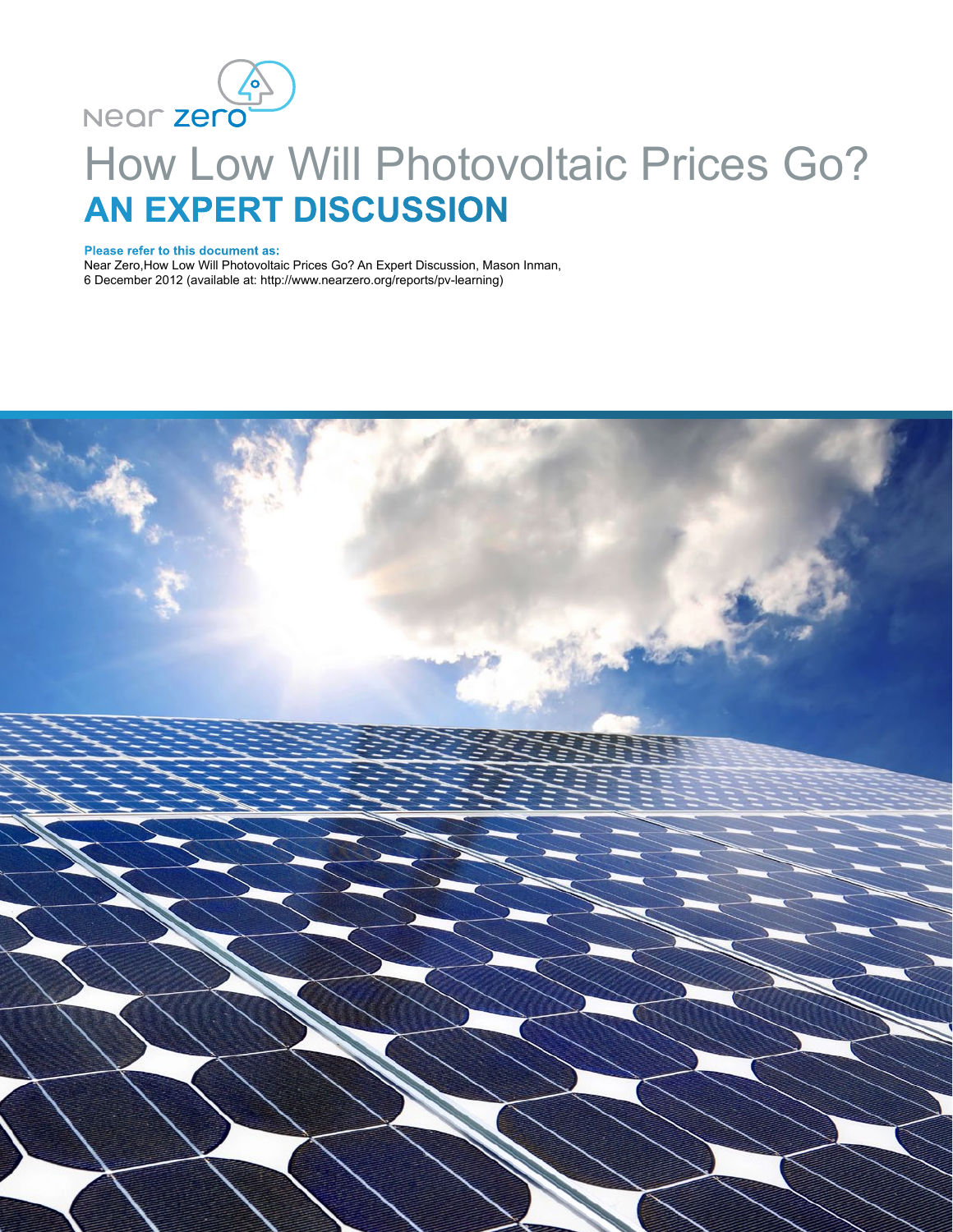## **How Low Will Photovoltaic Prices Go?**

Summary of a Near Zero Expert Elicitation

Solar power—electricity from photovoltaic panels—is now becoming competitive in certain markets, such as in Germany during the hours of peak demand. But in most other markets, it is still too expensive to compete with older, established sources of power such as coalfired power plants. In forecasting the future of the solar power industry, and the expansion of clean energy in general, the price of solar power in the next 10 to 15 years will be a crucial factor—perhaps the deciding factor.

To get a sense of what future prices for solar power are likely to be, as well as other challenges and bottlenecks that the industry faces, Near Zero conducted a formal, quantitative survey (an "expert elicitation") that drew on from industry, universities, and national labs. Such surveys are a means of formally collecting expert judgments on a topic. By aggregating forecasts made independently by a variety of experts, the results reflect the collective wisdom of the group about how the solar power industry is most likely to develop, and also help to characterize the range of uncertainty about the future.

The results of Near Zero's survey, conducted in 2011 and 2012, suggest that prices for solar power will continue to fall, in keeping with a long-term trend

that has prevailed since 1980. This will bring down the price of solar power sufficiently that it will be far more competitive than it is today. The experts forecast a large expansion of the amount of installed solar power, increasing more than 10 times over the decade from 2010 to 2020, an expansion that will continue at a similar rate until at least 2025.

However, this success story is dependent on solar power prices continuing to fall, which will require continued and possibly increased levels of spending on research and development, the experts said. If solar power prices continue to fall as expected in the survey, then the large expansion of installed solar power could be achieved while requiring spending less each year than the world currently is spending on solar power installations. But if prices were to hold steady rather than falling, then the same expansion of solar power, over the period 2012 to 2025, would cost at least 50% more—adding up to several hundred billion dollars.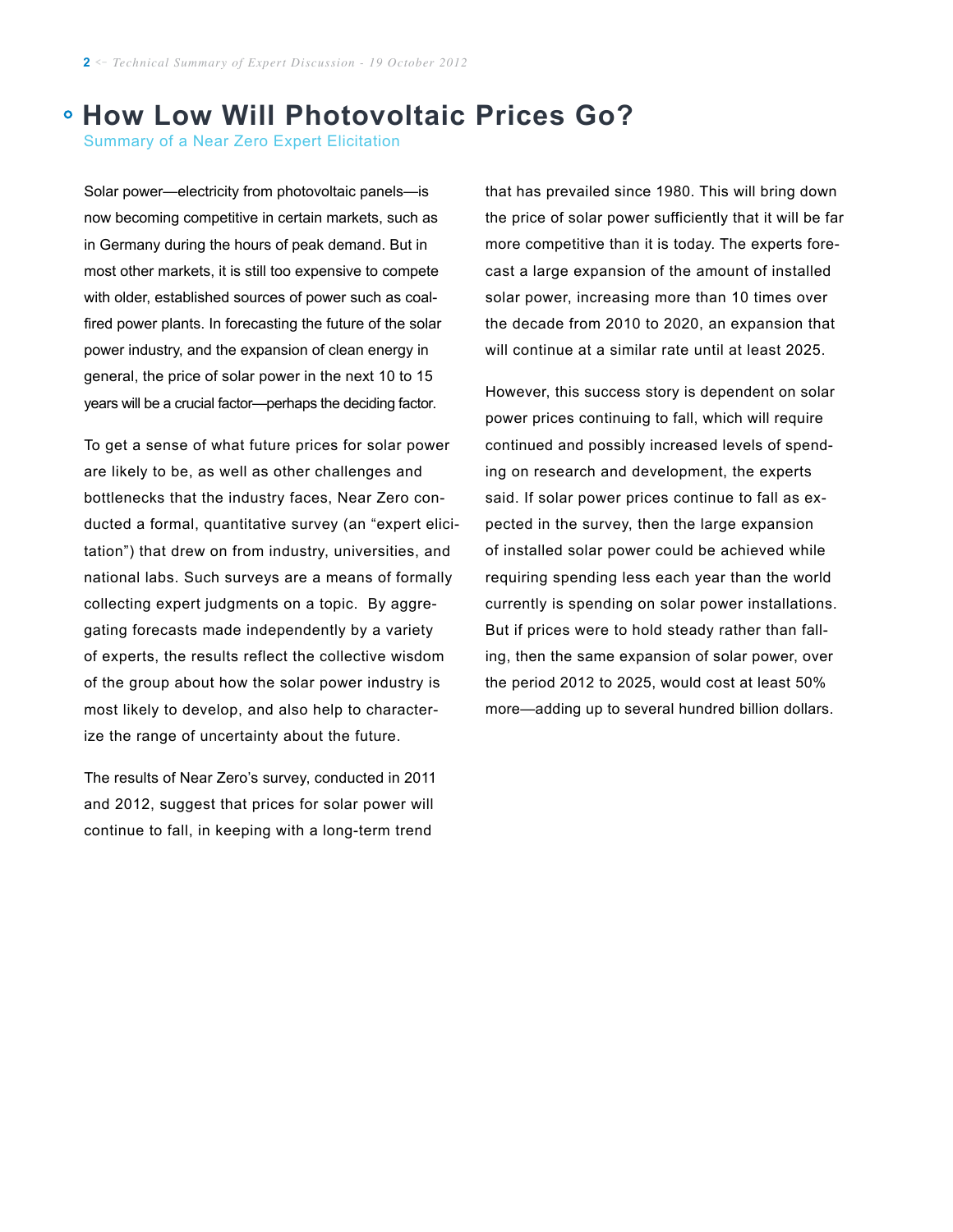## **Glossary:**

**Solar module:** The part of a solar panel that takes in sunlight and converts it into electricity. In traditional solar systems, it is made of sheets of black silicon. In thin-film solar panels, the modules are made of a thin layer of semiconductor, such as cadmium telluride, that is deposited onto a sheet of metal.

**Solar panel:** A traditional solar panel includes the module, usually covered with a sheet of glass, and enclosed within a metal frame.

**Balance of Systems (BOS):** All the parts of solar power system, excluding the solar module. Different solar power systems differ depending on where they're installed (such as on a roof or on the ground), but BOS can include: an inverter (which converts DC electricity from the module into AC electricity for the grid), batteries, charge controllers, and the frame around the module and other support structures.

**Annual installations:** The amount of solar modules installed, measured by their capacity (the electricity they could produce at the peak time of day, in watts). In 2011, the industry installed about 30 gigawatts (GW, or billions of watts) of solar capacity.

**Total installations:** The all-time total amount of solar modules installed, up to any given date. Over the roughly 40-year existence of the solar photovoltaic industry, it had installed by the end of 2011, a total of nearly 70 GW of solar modules. Also known as "cumulative installed capacity."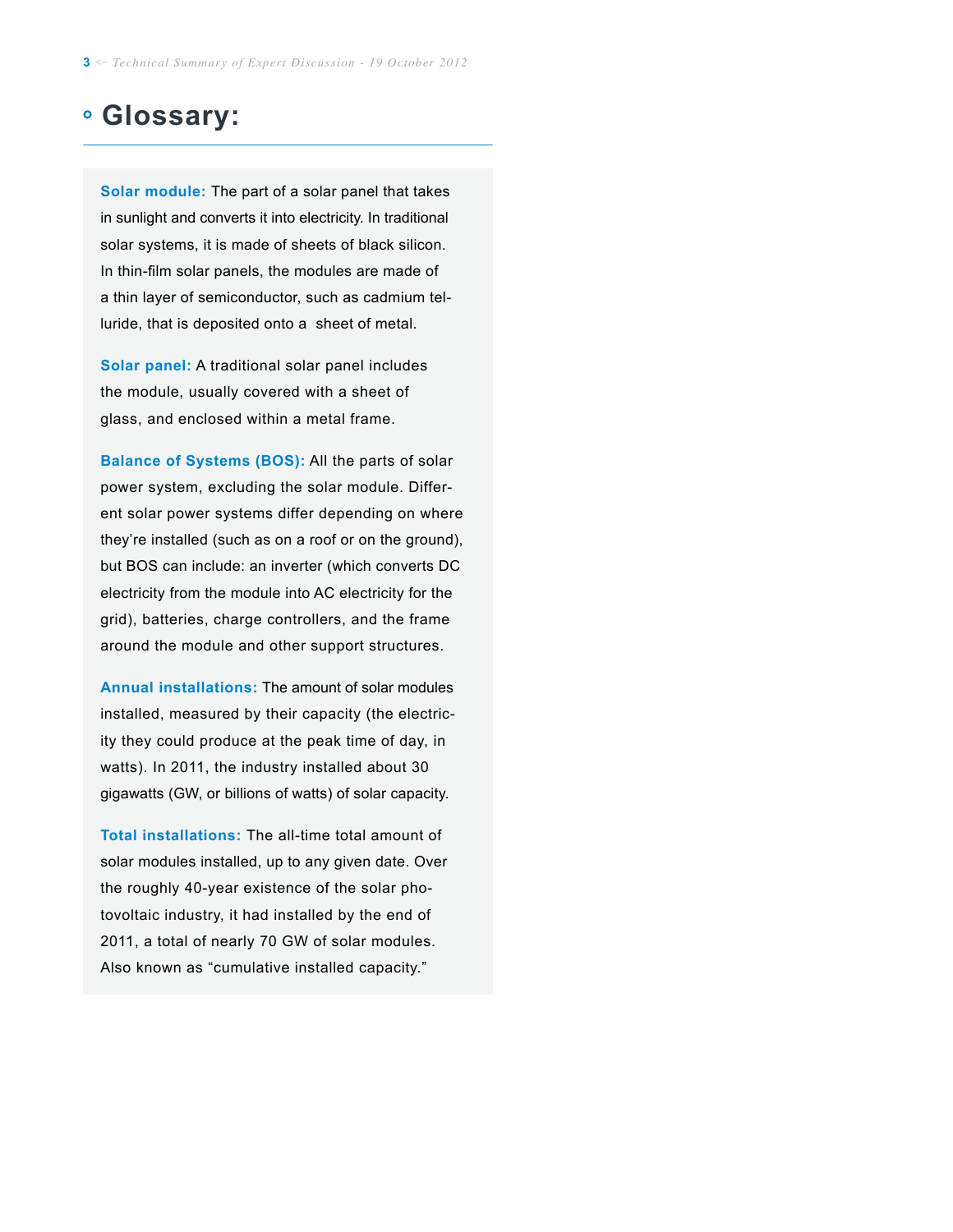#### Prices Have Fallen, Most of the Time >

As the solar power industry has grown over the past four decades, prices have plummeted for solar photovoltaic (PV) modules—the part of a solar panel that captures sunlight to create electricity. (See glossary for definitions of solar modules and other components of solar power systems.)

The solar power industry has grown enormously since its early days in the 1970s, and at the same time prices for solar modules have fallen sharply (Fig 1). The total amount of installed solar photovoltaic panels grew from 10 megawatts (MW, or millions of watts) in 1981 to 100 MW in 1987, and then to 1000 MW in 2000.

With each 10-fold increase in the total that had been installed, the average sales price of solar modules decreased by about half—a record that rivals the improvements in other energy technologies. For example, from 1987 to 2000, the total number of solar modules that had been installed increased 10 fold, meanwhile the industry cut module prices by half, from about \$8 per watt to about \$4 per watt.<sup>1</sup>

From the start of the 2000s, however, it has been more difficult to discern a clear trend in prices. From 2002 to 2007, the industry grew very rapidly, with solar panel installations rising on average 40% each year. During that time, shortages of silicon—the main building block of traditional solar modules—caused the price per watt to actually *increase* during this period, bucking the long-term trend.<sup>2</sup> But since 2007, solar panel manufacturing capacity has expanded greatly while the global economy has struggled—and prices of solar modules have fallen faster than ever before.

Today, prices are roughly back in line with the long-term trend (Fig. 2), and over the long-term, "there is a clear downward trend" in prices, said Gregory Nemet of University of Wisconsin, Madison. However, there are concerns that as a result of high government support, a glut on the market, and resulting competitive price cuts, current prices may be artificially low. According to some analysts, current solar module prices of about \$1.10 per watt may not reflect the costs of production, and some manufacturers may be selling at a loss.<sup>3</sup>

#### Near Zero's Survey <sup>&</sup>gt;

 $\overline{a}$ 

In the outlook for the coming decade, a few major questions loom. Will the solar industry manage to continue pushing down prices for solar power systems? What would be required, in terms of research funding and industry support? And how much does it matter if this trend continues?

To seek answers to these questions, Near Zero conducted an expert elicitation from 2011 to 2012, posing quantitative questions about future prices of solar power systems, research priorities, as well as qualitative questions about the forces driving the price reductions.

<sup>1&</sup>gt; The price of modules is expressed here in terms of dollars per watt (\$/W) of power output when under full sunlight. 2> Bazilian, M. et al "Reconsidering the Economics of Photovoltaic Power," Bloomberg New Energy Finance (2011), p3. 3> United Nations Environment Programme, "Global Trends in Renewable Energy Investment 2012"; discussion of experts organized by Near Zero.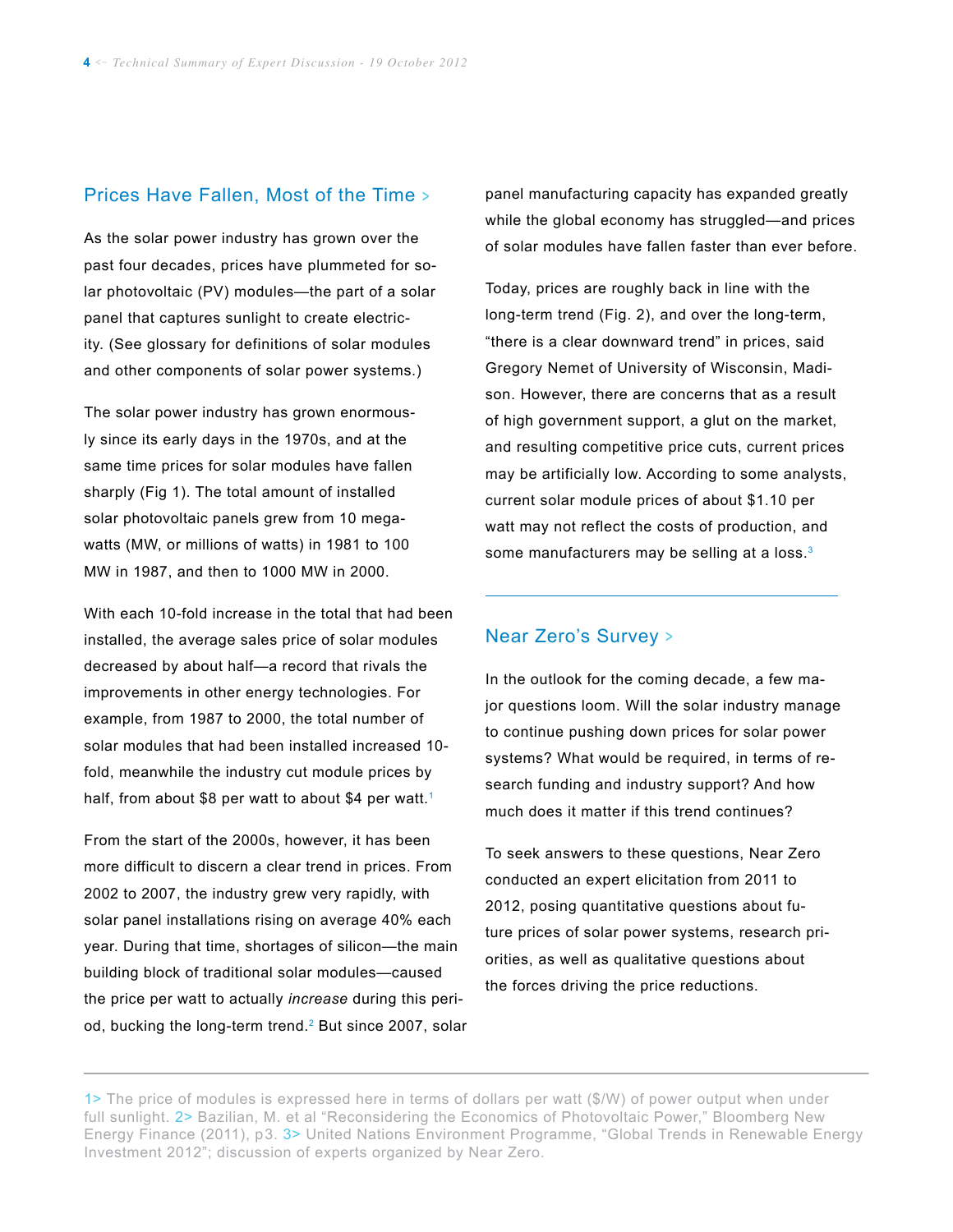To assess experts' expectations for the future, Near Zero asked a panel of more than a dozen experts from industry and academia to forecast the future of the industry, answering a series of quantitative and qualitative questions about how quickly the industry might grow, how much the price of solar power systems might change in the future, and what would be required to ensure that solar power continues to get cheaper in the future.

The survey asked experts how long it might take for the solar power industry to reach two milestones, of having produced a total of 300 GW and 600 GW (gigawatts, or billions of watts) of solar modules—roughly 10 times and 20 times more than had been produced up to the end of 2010, respectively. Experts were also asked what the average sales price of solar modules was likely to be at each of those milestones. The questions did not specify policies or economics (such as the level of government support or the price of competing energy technologies); the experts were asked only what they thought was most likely to occur.

#### Prices to Continue Falling >

 $\overline{a}$ 

The general consensus of these 21 experts—from universities, industry, and government labs—was that, for the next 15 years at least, solar module prices will likely continue to fall, in keeping with the long-term trend since 1980. But for this trend to continue for the long run will require more investment in basic research.

#### $\bullet$  FIGURE 1:

#### Expected Growth of PV Industry Cumlative modules installed, and implied annual production 600 Annual GW Annual GW Forecast Cumlative GW **Cumlative GW Forecast** 400 Cumulative GW 200 1975 1985 1995 2005 2015 2025 Year

**Figure 1: Solar power expected to expand greatly through 2025.** Experts were asked how long they thought it would take to reach cumulative deployment of 300 GW and 600 GW of solar power, and the average answers are marked by red squares.

These expectations fit with an expected rate of growth of annual installations of 4% per year.

On average, the experts estimated that by 2018, the industry will have produced a total of 300 GW of solar modules, and that seven years later, in 2025, the industry would reach an all-time total of 600 GW (Fig. 2). (For comparison, 300 and 600 GW of solar power capacity would supply about 1% or 2%, respectively, of current global electricity use.)

These expected milestones could be met by annual growth of 4% in the amount of modules installed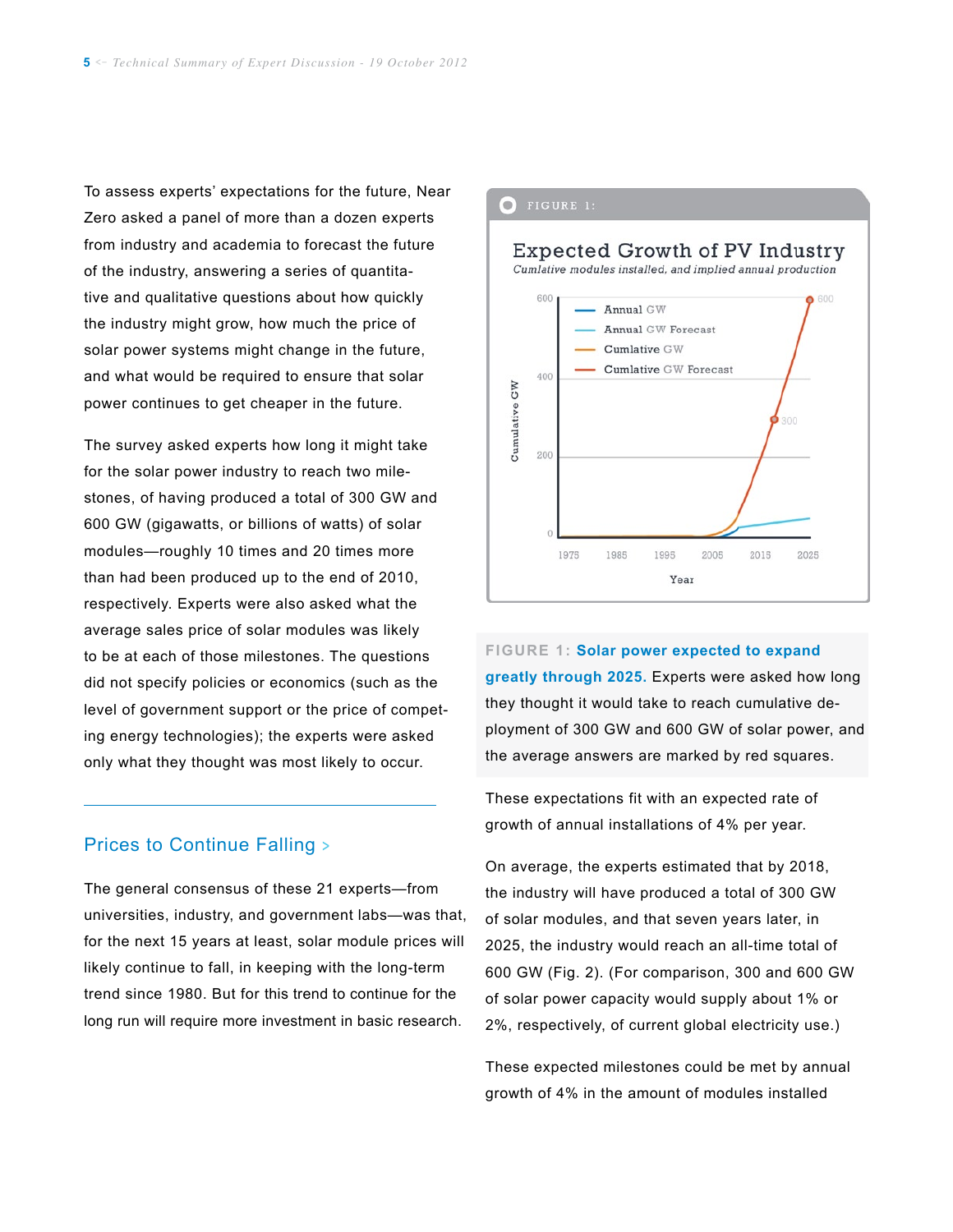each year, starting from 2011's record of nearly 30 GW installed. The experts' average expectation is roughly similar to a production forecast from the European Photovoltaic Industry Association (EPIA), for a scenario with moderate support for the PV industry, but forecasts less growth than an EPIA scenario that includes strong market support.<sup>4</sup>

In Near Zero's survey, the PV module prices expected by experts spanned a wide range, but almost all of the experts surveyed expected that prices would continue to drop at least as quickly as the long-term trend. The median price expected after 300 GW of all-time production was \$0.77 per watt, and production of 600 GW a price of \$0.67—a forecast that prices will drop slightly faster than they have over the long-term, although more slowly than they have in the past few years (Fig. 2).



**Figure 2: Falling prices for solar modules. As the total amount of solar modules produced has increased over the past few decades (from left to right), the price per watt has also fallen.** Prices 1975-2009 are from Nemet (2009), and prices for 2010 and 2011 are based on data from Navigant and Bloomberg New Energy Finance.<sup>5</sup> Blue circles indicate the expectations from Near Zero's survey, for solar module prices at 300 GW and 600 GW of total installations (also called cumulative capacity). Also shown for reference in green is the module price target of the Department of Energy's SunShot Program.

4> European Photovoltaic Industry Association, "Global Market Outlook For Photovoltaics Until 2016," May 2012. 5> Nemet, Gregory F. "Interim monitoring of cost dynamics for publicly supported energy technologies," Energy Policy (2009); Ernst & Young "Renewable energy country attractiveness indices," May 2012; National Renewable Energy Laboratory, "PV Manufacturing Cost Analysis,"June 22, 2012.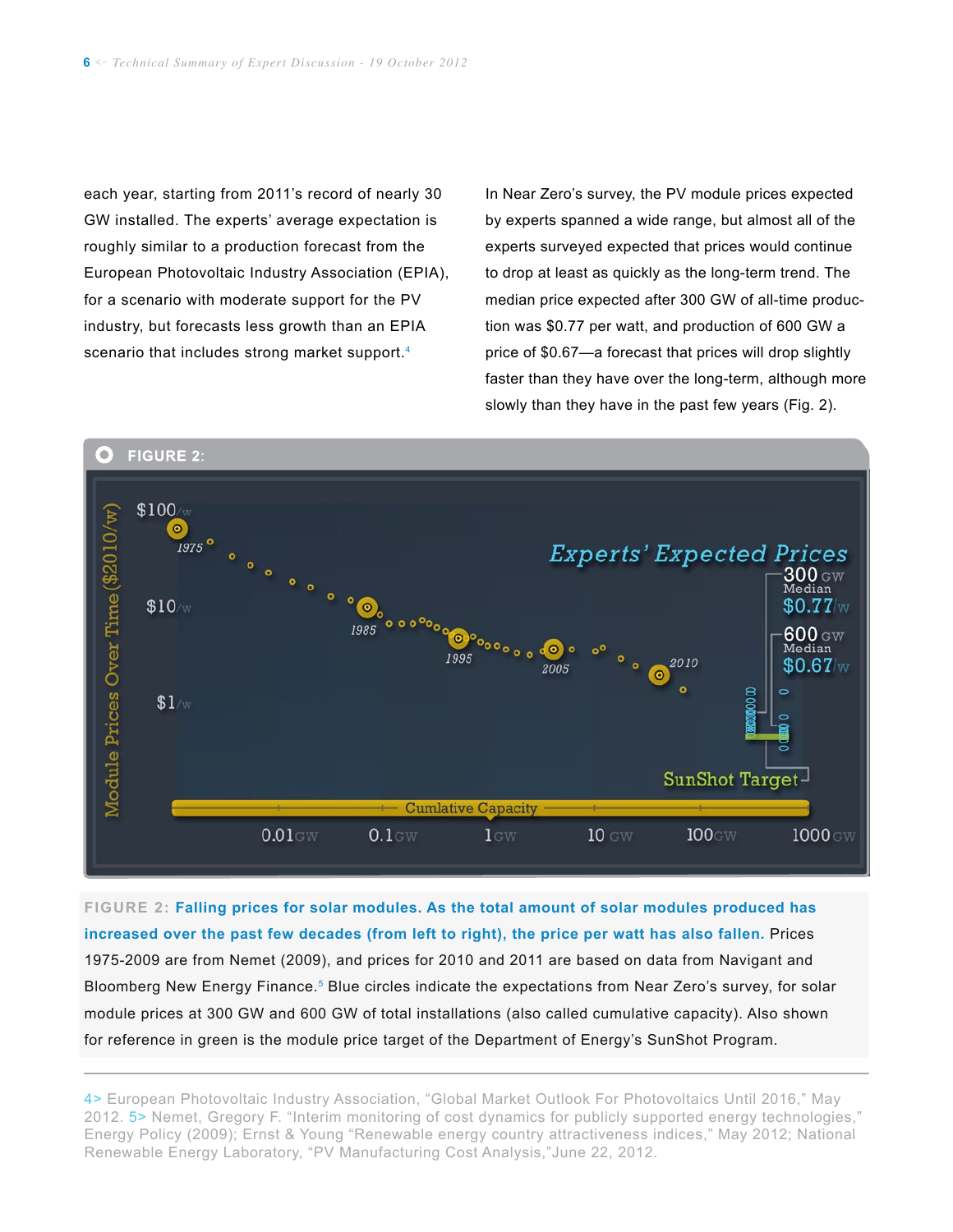#### Breakthroughs Needed >

The past few years have seen large improvements in solar module manufacturing in China that have brought prices down sharply—however, they "have made small if any actual process cost reductions and only at the margins in a 'Southwest Airlines' approach," said Nathan Lewis of Caltech.

Further process cost reductions would require many aspects of the solar power industry to develop favorably, said Gregory Nemet of the University of Wisconsin. These include "reduction in the cost of materials," "technical advances that improve electrical conversion efficiency," and "new technical generations of PV." "If most of these do not occur," he said, "it is hard to see how [the expected prices] can be attained and then sustained."

For prices to fall substantially below the average expectations in Near Zero's survey would likely require changes in the solar power industry, according to comments from many of the participants. For example, experts said that reaching much lower prices would require a "breakthrough in BOTH semiconductor and encapsulation materials costs" (Steven Hegedus, University of Delaware), or a "breakthrough in installation methodology" (Danielle Merfeld, GE Global Research).

These responses stress the need for continued research and development in order for prices to continue falling for the long term, beyond the next decade.

 $\overline{a}$ 

#### Billions of Dollars at Stake >

Although the differences in prices per watt may seem small between current PV module price per watts and what experts expect in coming years may seem small, the experts also expect hundreds of billions of watts of solar panels to be installed—so even small differences in prices quickly add up.

Annual growth in annual installations would need to be approximately 4% to fit with the experts' average expectation for reaching 300 GW and 600 GW by 2018 and 2025, respectively. If prices for solar modules and BOS also fall as expected by the surveyed experts, then annual expenditures on solar photovoltaic energy could gradually decrease from the record spending in 2011 of \$147 billion, even as the total amount of installed solar systems increased each year. Therefore, anticipated price reductions would allow an increase in annual installations matching the experts' expectations, without requiring that the world spend more on installations each year than it did in 2011.

However, for prices to continue to fall for the longer term will require continued investment in R&D, the experts said. And to exceed these expectations, by installing more solar power than the experts forecast, could require an increase in the annual expenditures on solar power.

For comparison, if solar power prices were to hold steady, then the same expansion of solar power would cost far more. The total expenditures required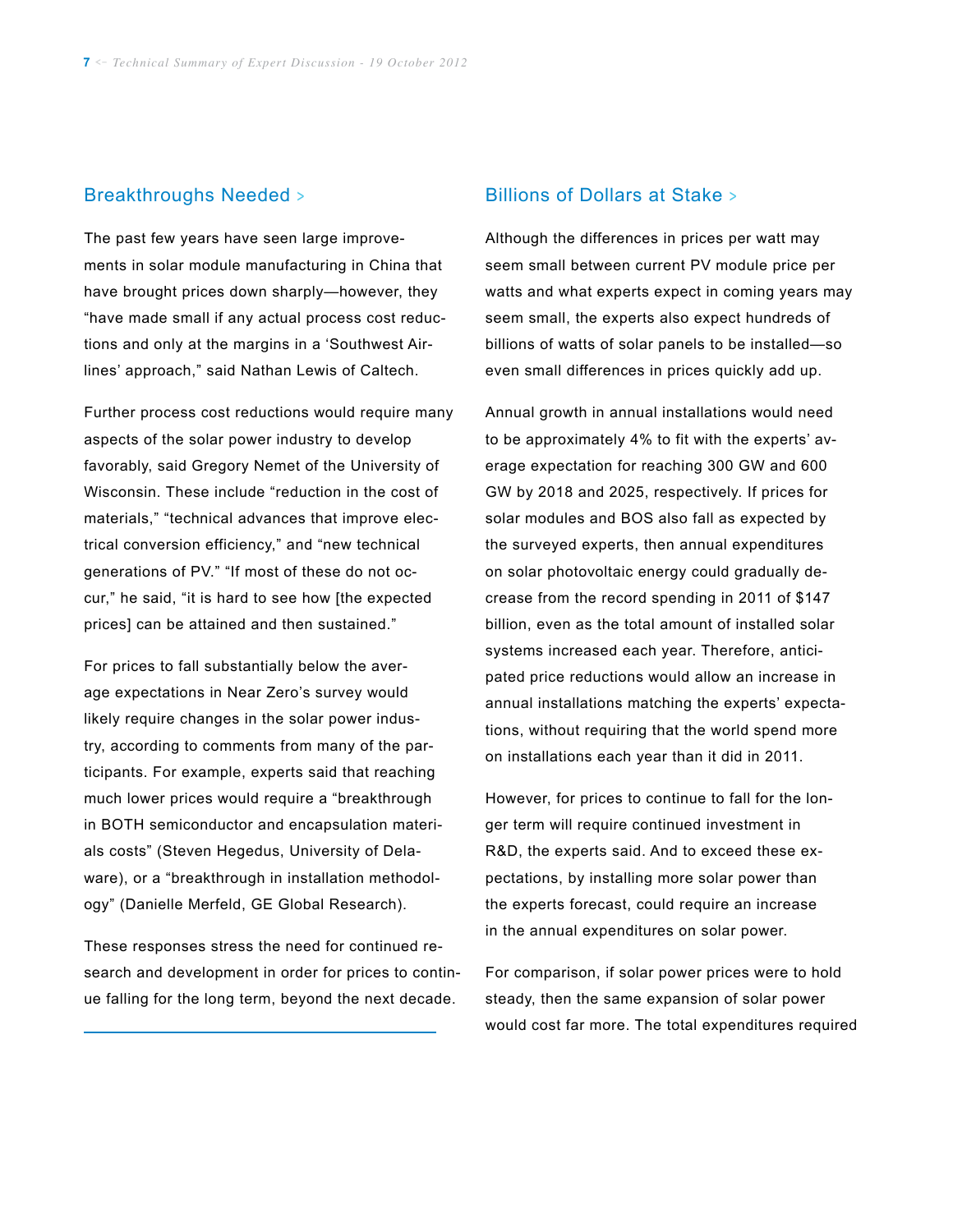through 2018, for example, would be roughly 50% higher, adding up to several hundred billion of dollars.

Near Zero's survey showed some difference in the outlook among experts. Those from universities were somewhat less optimistic, expecting that prices would fall but not as fast as the long-term trend, while those with industry experience expected prices to continue along the path they have followed since the early 1980s.

In comparison, the U.S. Department of Energy's SunShot Program—which, from 2011 to 2016, will spend \$112 million on research and development of "advanced solar photovoltaic-related manufacturing processes"—has a goal of bringing solar module prices down to \$1 per watt by 2016 and to \$0.50 per watt by 2020. These goals imply reductions in price that are somewhat more optimistic than both the results of Near Zero's expert elicitation and the long-term trend since 1980 (Fig. 2).

SunShot has also set a goal for reducing the price of entire solar power systems, which include many other expenses besides solar modules, including steel frames, labor expenses for installation, and more. (As described in the glossary, these other parts of a solar system are known as "balance of systems," or BOS.) SunShot's goal is to get the price for whole systems down to \$2.20 per watt by 2016, and \$1 per watt by 2020. Near Zero's survey suggests these goals are quite ambitious, but may be possible to reach, with the chance of success around 50%.

 $\overline{a}$ 

### The New Dominance of "Balance of System" >

Even if solar module prices continue to fall, there will still need to be a concerted effort to ensure that the other parts of a solar power system—the "balance of systems," or BOS—also continue to get cheaper as well. The expenses for BOS can include metal frames, concrete pads, labor for installation, and inverters that convert the solar panels' DC electricity into AC electricity suitable for appliances or transmission through the electric grid. The Intergovernmental Panel on Climate Change has documented that solar system prices have fallen over the past several years, showing that both modules and BOS have become cheaper as the industry has grown.<sup>6</sup>

In Near Zero's survey, the experts expected prices for BOS would be able to fall at least as rapidly as prices for modules. They estimated that when the industry reaches 300 GW of all-time production, BOS would make up 55% of the price of a solar power system. Before the rapid price drop of 2010 and 2011, BOS accounted for about 45 to 50% of the price of a solar system.<sup>7</sup> However, with prices for modules dropping rapidly in recent years, now BOS makes up about 60 to 65% of the price of a solar system.<sup>8</sup> The results of Near Zero's survey suggests that BOS prices are likely to continue to fall at roughly the same pace as solar module prices, with both contributing to making solar systems cheaper.

The situation today, with BOS expenses making up more than half the price of a whole solar sys-

<sup>6&</sup>gt; Intergovernmental Panel on Climate Change, "Special Report on Renewable Energy Sources and Climate Change Mitigation" (2012). 7> Bony, L. et al, "Achieving Low-Cost Solar PV," Rocky Mountain Institute (2010). 8> Solarbuzz, "Retail Price Summary - March 2012 Update" at *http://www.solarbuzz.com/facts-and-figures/retailprice-environment/module-prices*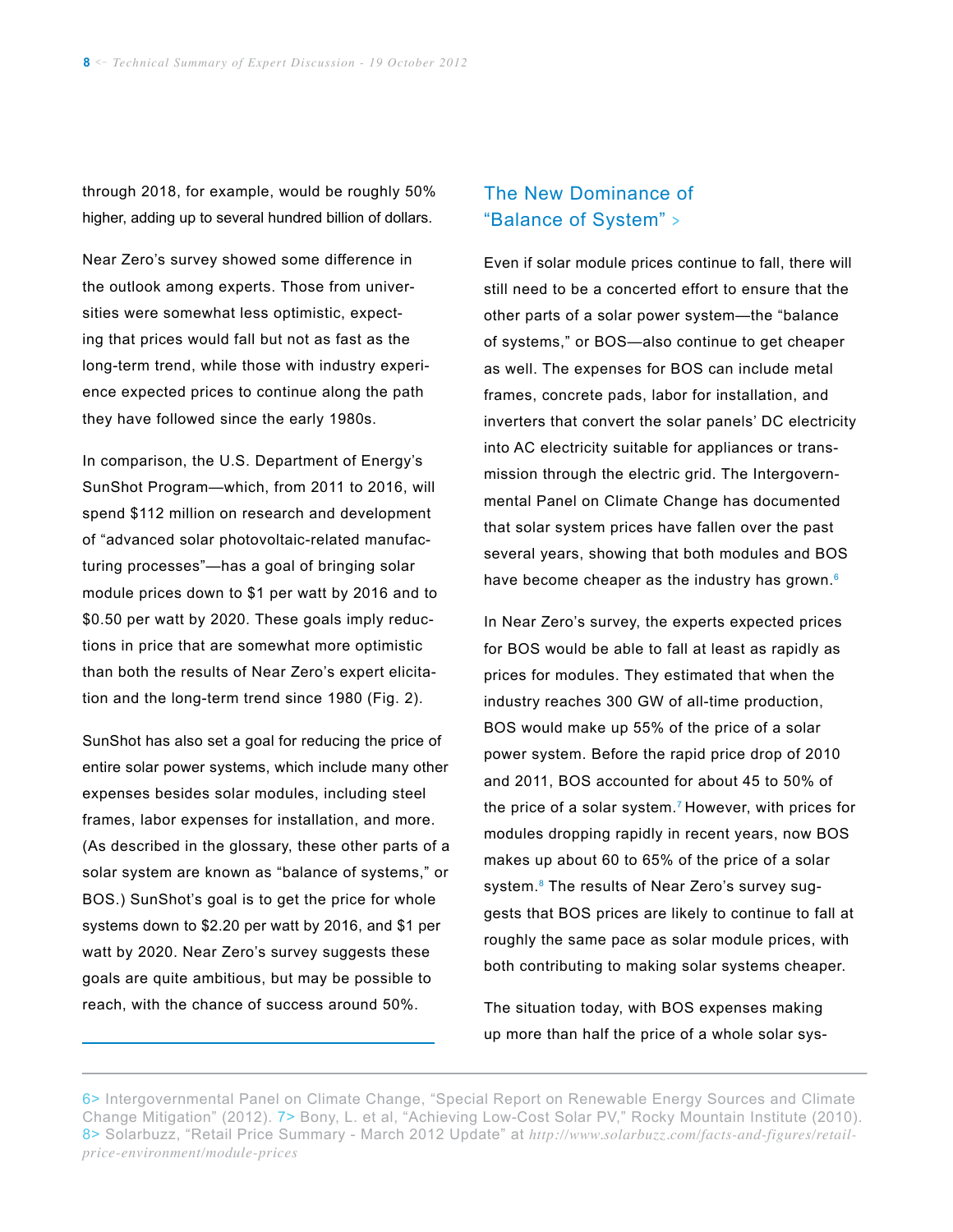tem, is a historic reversal from the situation that had prevailed through the whole history of the solar industry. According to Near Zero's survey, even though BOS prices will likely drop over the coming decade, nonetheless they will continue to make up more than half the price of a whole solar system.

Because of this new dominance of BOS expenses, most experts believe research and development should focus increasingly on ways of bringing down BOS prices, Near Zero's elicitation found. Yet most experts supported the SunShot Project's emphasis on research on new photovoltaic materials. This work could lead to more efficient solar modules, able to harness a greater share of the sunlight hitting them and produce more watts per square foot. In this way, more efficient modules would indirectly reduce the outlay for BOS, according to Near Zero's elicitation.

More efficient modules would indirectly reduce the outlay for BOS, according to Near Zero's elicitation. "Improving efficiency is a very important driver to reduce balance of system [prices]," explained Doug Rose, Vice President of Technology Strategy at SunPower Corp.

Nathan Lewis of Caltech added, "lower efficiency means more area needs to be covered with support structures to produce the same power output"—and that translates into higher spending on steel, labor, and other requirements. On the other hand, research that boosts the efficiency of solar panels would lower the expense of BOS. Watt for watt, more efficient panels mean smaller panels—and that means less expense for BOS. "Efficiency is at a premium," Lewis added.

Research can also help bring down BOS prices directly—and research into BOS should be the next-highest priority after photovoltaic-active materials, most of the experts agreed. SunShot likewise places a heavy emphasis on reducing BOS prices, with a goal of seeing prices for solar panels and BOS fall equally fast, each dropping about three-quarters by 2020. If BOS prices remained at today's rate—more than \$1.50 per watt—then it would be impossible to meet SunShot's goal for a price on entire solar systems of only \$1 per watt.

Near Zero's results suggest that SunShot's goal is fairly ambitious, but achievable. The project's goals involve cutting the price of both solar module and BOS at about the same rate, a cut of about threequarters from 2010 to 2020. Over the past 20 years, it appears BOS prices have not fallen as fast as solar module prices. But Near Zero's results show that experts expect BOS prices to fall rapidly in the next decade, perhaps as quickly as prices for solar modules.

However, a complicating factor is that BOS prices are highly regional, depending on factors such as local labor costs, and the experience and efficiency of the local solar installation industry. As Doug Rose of SunPower Corporation said, "much of the progress in costs [in a region] must come from the build-up of infrastructure and knowledge (of installers, utilities, permitting bodies, and customers) from installation in that region." Such progress in Germany, for example, has brought down the price of whole solar systems, but not all countries have had this success.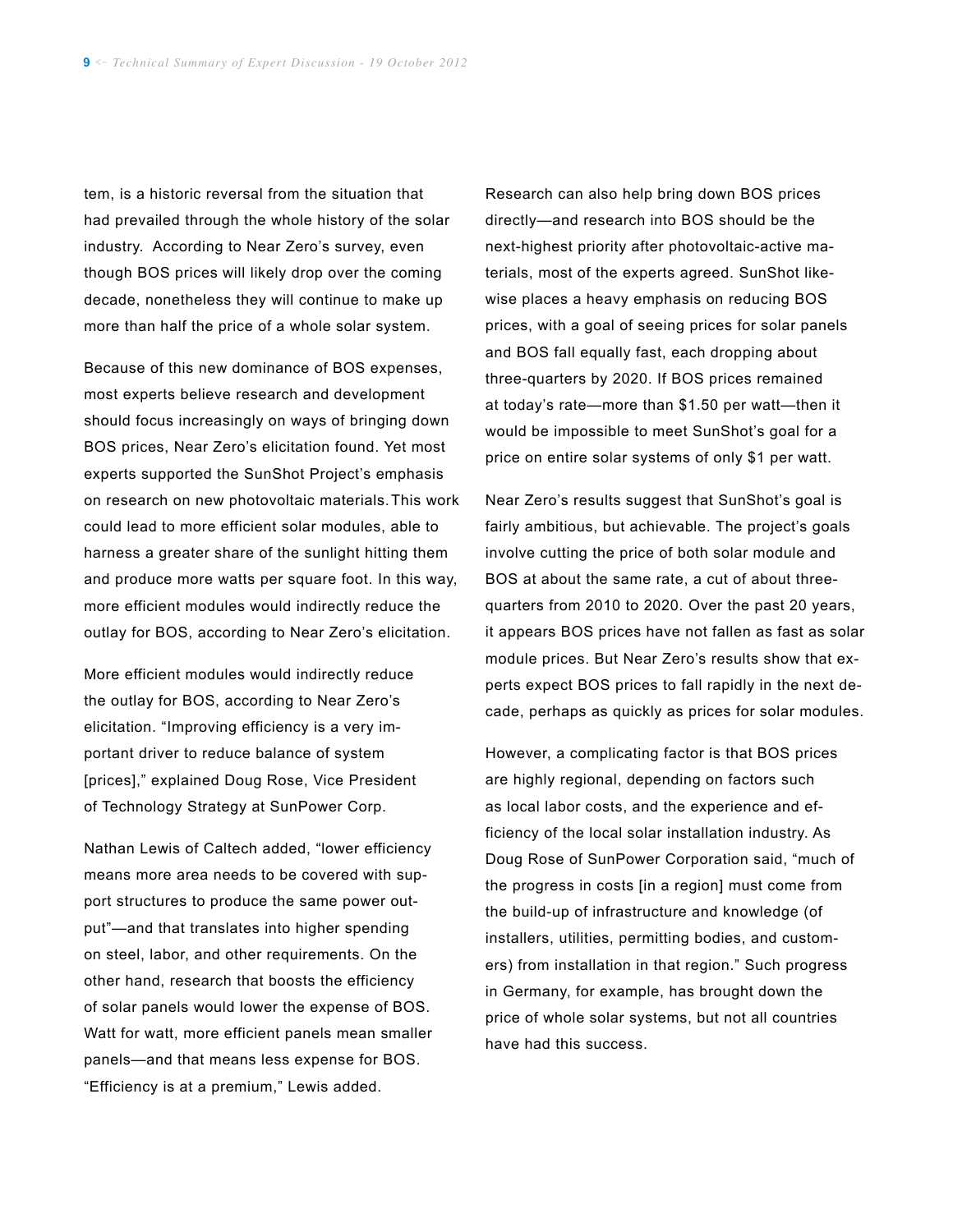For these reasons, the experts agreed that to make solar power cheaper, a major priority should be efforts to bring down BOS prices. One approach is to improve modules' efficiency, so that they take up less space—and so require less materials and labor for the rest of the system. But there are other, equally important ways of reducing the BOS prices, according to Near Zero's elicitation. When asked to rank the best options for reducing BOS prices, the experts agreed that two additional means of reducing BOS prices would be especially effective:

- Work on standardizing the installation of solar PV systems, to make installations faster, requiring less labor and customization.
- Removing administrative barriers, including paperwork required for installation permits.

#### Misleading Metrics >

 $\overline{a}$ 

The results of Near Zero's survey also suggest that benchmarks that leave out the BOS prices are misleading—increasingly so in recent years.

In studies of the solar industry—including by the Department of Energy, the European Photovoltaic Industry Association, and the IPCC—it has been common to display a "learning curve," showing how solar module prices have dropped as the industry has grown over the past four decades. Likewise, often the learning curve mixes together both traditional solar panels and newer thinfilm panels (as in Fig 1 in this summary), or the graphs show two learning curves side-by-side for each of the two solar module technologies.

But since such a curve only shows module prices, it ignores BOS prices. This, in turn, could give the impression that solar system prices are dropping faster than they are, or that thin-film technologies are more competitive than they actually are.

According to Near Zero's elicitation, a better way of capturing the progress in the solar industry would be to focus on price per watt for whole solar systems, or the levelized price of electricity produced by solar systems—both metrics that factor in the BOS prices.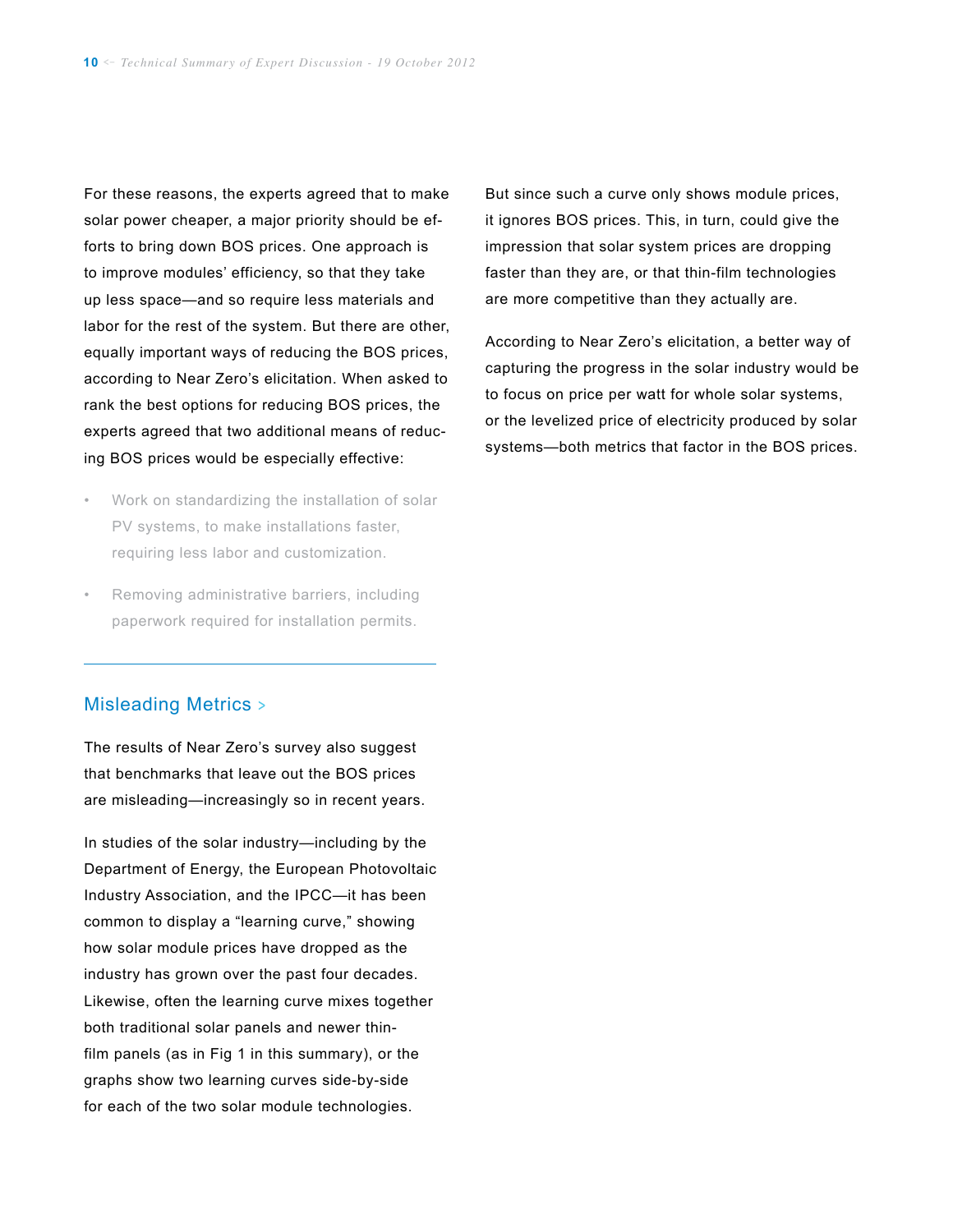# **Table 1**

#### **Level of Participation Key**

- **o Participated in the Discussion**
- **o Participated in Elicitation 1**
- **o Participated in Elicitation 2**

**Table 1. List of experts who participated in the Near Zero survey.** A total of 21 experts participated in this elicitation. Seven were a part of a discussion in summer 2011, and 16 participated in a quantitative elicitation in 2011. In a followup elicitation in 2012, 13 experts participated.

- Jay Apt *Carnegie Mellon University* **o o o**
	- Martin Green *University of New South Wales* **o**
- Steven Hamburg *Environmental Defense Fund* **o**
- Steven Hegedus *University of Delaware* **o o**
- Max Henrion *Lumina Decision Systems* **o**
- Martin Hoffert *New York University* **o**
- David Keith *Harvard University* **o o o**
- Page Kyle *Pacific Northwest National Laboratory* **o**
- Nate Lewis *California Institute of Technology* **o o**
- Robert Margolis *National Renewable Energy Laboratory* **o**
- Paul Maycock *PV Energy Systems, Inc* **o o o**
- Danielle Merfeld *GE Global Research* **o**
- Juan Moreno-Cruz *Georgia Institute of Technology* **o o**
- Gregory Nemet *University of Wisconsin, Madison* **o o o**
- **ooo Bruce Parkinson** University of Wyoming
- Doug Rose *SunPower Corporation* **o o**
- Sean Shaheen *University of Denver* **o o**
- Daniel Tarico *Viasol Energy* **o**
- Thomas Utrup *Solar Power Industries* **o**
- David G. Victor *University of California, San Diego* **o**
- Ryan Wiser *Lawrence Berkeley National Laboratory* **o**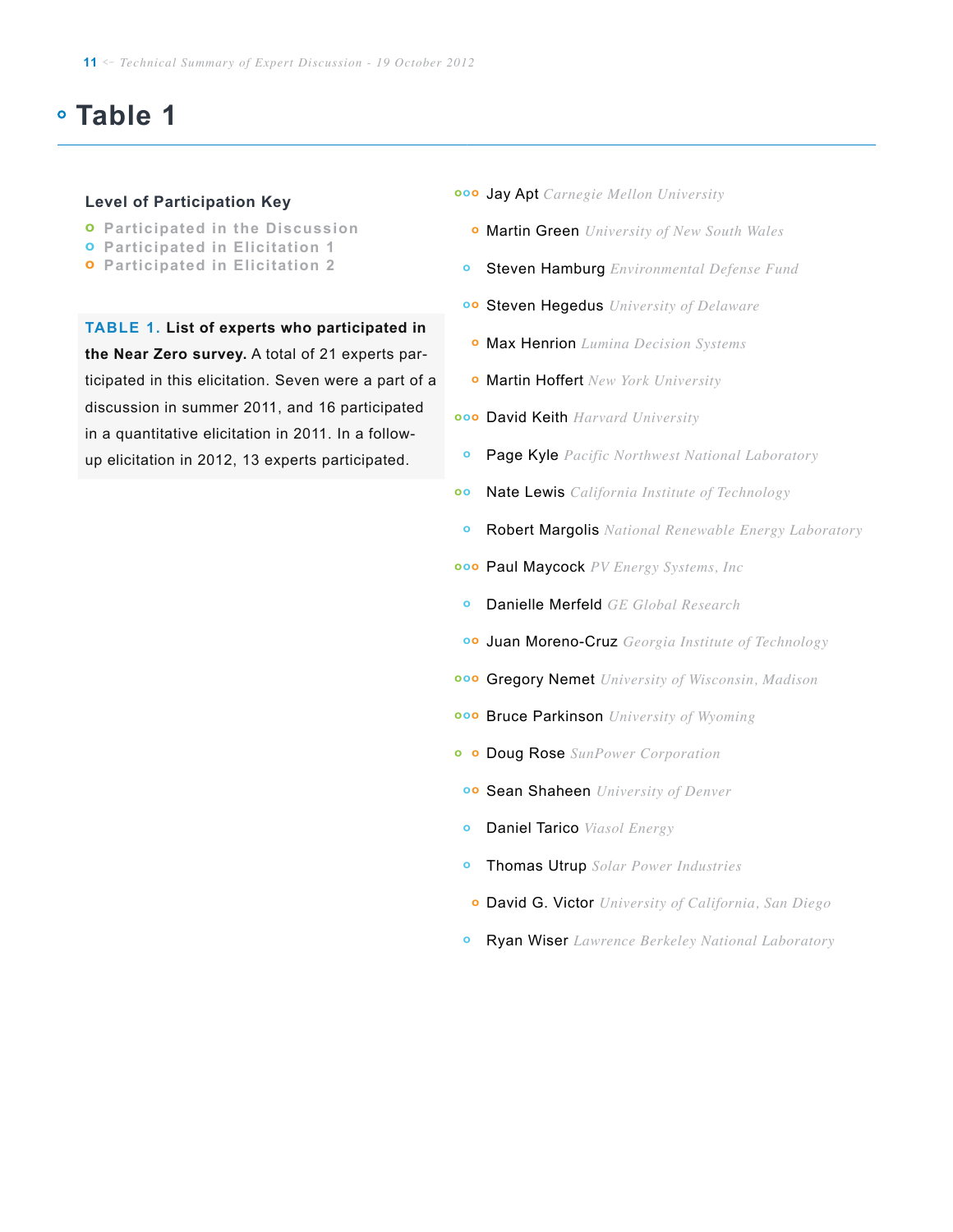## **Appendix 1.**

List of questions asked, and detailed responses:

#### Questions on solar module prices >

In the initial elicitation, in which 16 experts replied, experts were asked a series of questions about their expectations for solar module prices in the future:

- What is the *lowest* average price<sup>9</sup> you can imagine for solar PV modules at 300 GW [gigawatts] of cumulative deployment?
- What is the *greatest* average price you can imagine for solar PV modules at 300 GW of cumulative deployment?
- What is the probability that the average price for solar PV modules at 300 GW of cumulative deployment will be *less than X*? [X, and below Y and Z, were intermediate prices between the lowest and greatest prices that each expert gave in reply to questions #1 and #2.]
- What is the probability that the average price for solar PV modules at 300 GW of cumulative deployment will be *less than Y*?
- What is the probability that the average price for solar PV modules at 300 GW of cumulative deployment will be less *than Z*?

*In the second elicitation in summer 2012, Near Zero asked the same questions, but for prices at 600 GW of cumulative deployment, and 13 experts replied.*

 $\overline{a}$ 



**Figure A1**: **Expected prices for solar PV modules, at the points when the world has reached 300 GW or 600 GW of cumulative deployment.** Experts were asked to give a range of answers, to reflect their uncertainty about what prices may be in the future.

Given the experts' answers to all five questions, the most likely expected price at 300 GW was \$0.77/W, and at 600 GW was \$0.67/W. In the graph, the median answer for each question is indicated by the red bar the solid box represents the middle 50% of experts' answers, and the outer bars represent the maximum and minimum answers received for each question. The most likely prices were computed using the experts' answers to all of the questions above.

<sup>9&</sup>gt; By "average price" we intend the mean sale price of PV modules to the project developer or end user at the point in time when the specified cumulative (global) capacity threshold is achieved irrespective of specific technology. We ask price and not cost because price data is more available and ties these questions back to the Note by Keith and Moreno-Cruz. Price requested is for modules only, excluding balance of system price. Price expressed in dollars per watt-peak  $(\$/W_s)$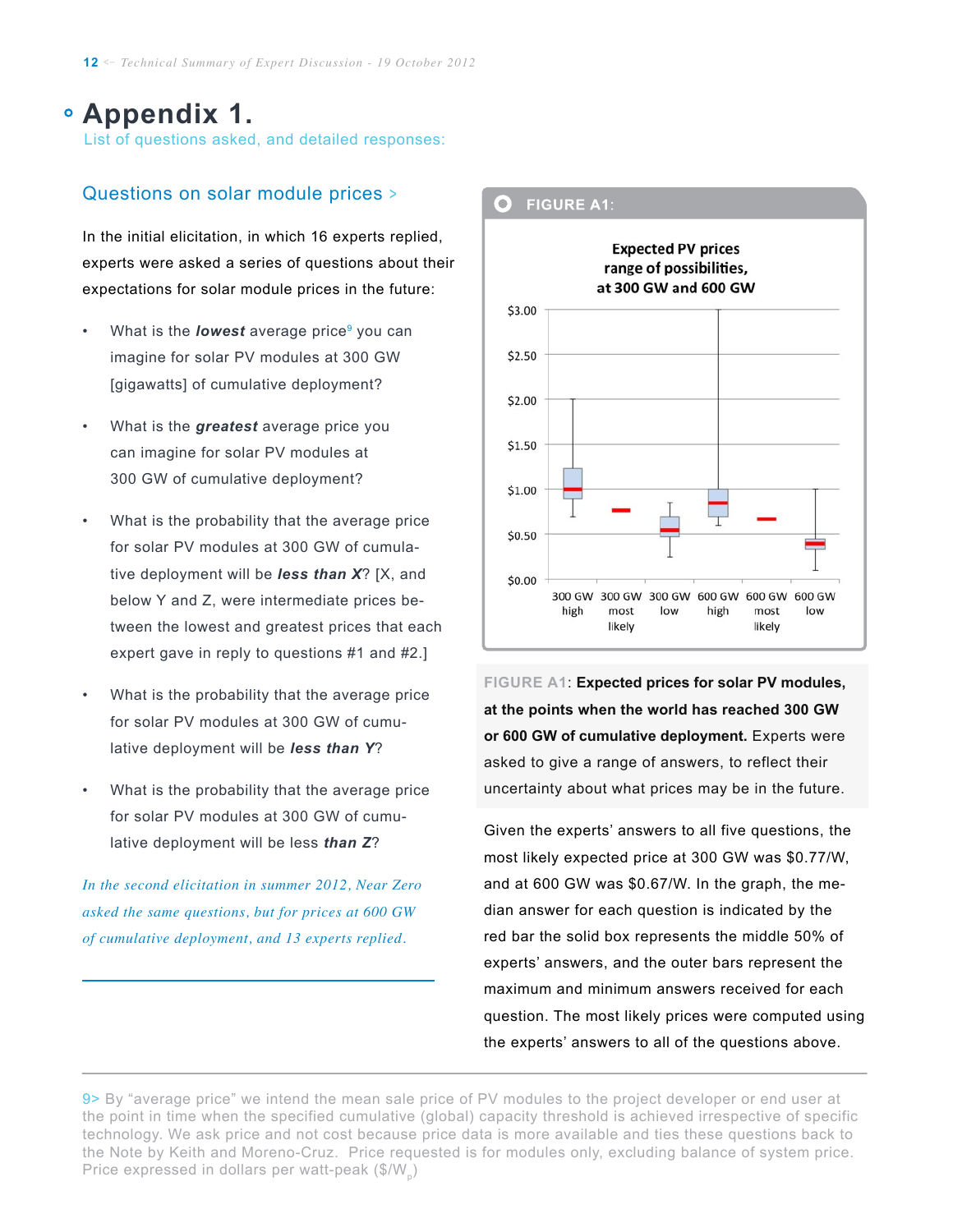The two elicitations had partially overlapping sets of experts (16 experts in the first round, 13 experts in the second round, with 8 who participated in both). The results for all experts are shown in Figure A1; the results for each round are not significantly different when limited to just the 8 experts who participated in both rounds.

Experts were also asked about their expectation for the "learning rate"—that is, the rate at which solar module prices will fall, as the total amount produced increases over time. Over the past few decades, the price has fallen at roughly a 20% learning rate, which means that each time the cumulative production doubles (say, from 10 GW to 20 GW), then the price falls by 20%.

Question: What do you think the learning rate of solar PV modules will be between the present and 300 GW cumulative deployment? (Answers expressed learning rate as a percentage.)



**Figure A2**: **The median expectation for the learning rate was 16% (marked by the red box), somewhat lower than the learning rate has been historically. The colored box represents the middle 50% of experts, and the outer bars represent the highest and lowest answers to this question.**

The answers to this question were somewhat lower than the implied learn ing rate, given the experts' expectations for solar module prices (see Fig 2 in the main text), which was consistent with a learning rate of 20% or higher.

#### *Questions on balance-of-systems (BOS):*

• At 300 GW cumulative deployed capacity, what fraction of the total turnkey  $cost^{10}$ of a new 100 MW PV installation (i.e. utility scale) do you think will be non-module costs? (answers range from 0.0 to 1.0)

<sup>10&</sup>gt; By this we mean all costs and expenditures that must be covered before a product is ready to be sold and used, including direct costs, like materials, also indirect costs including administrative expenses and product engineering.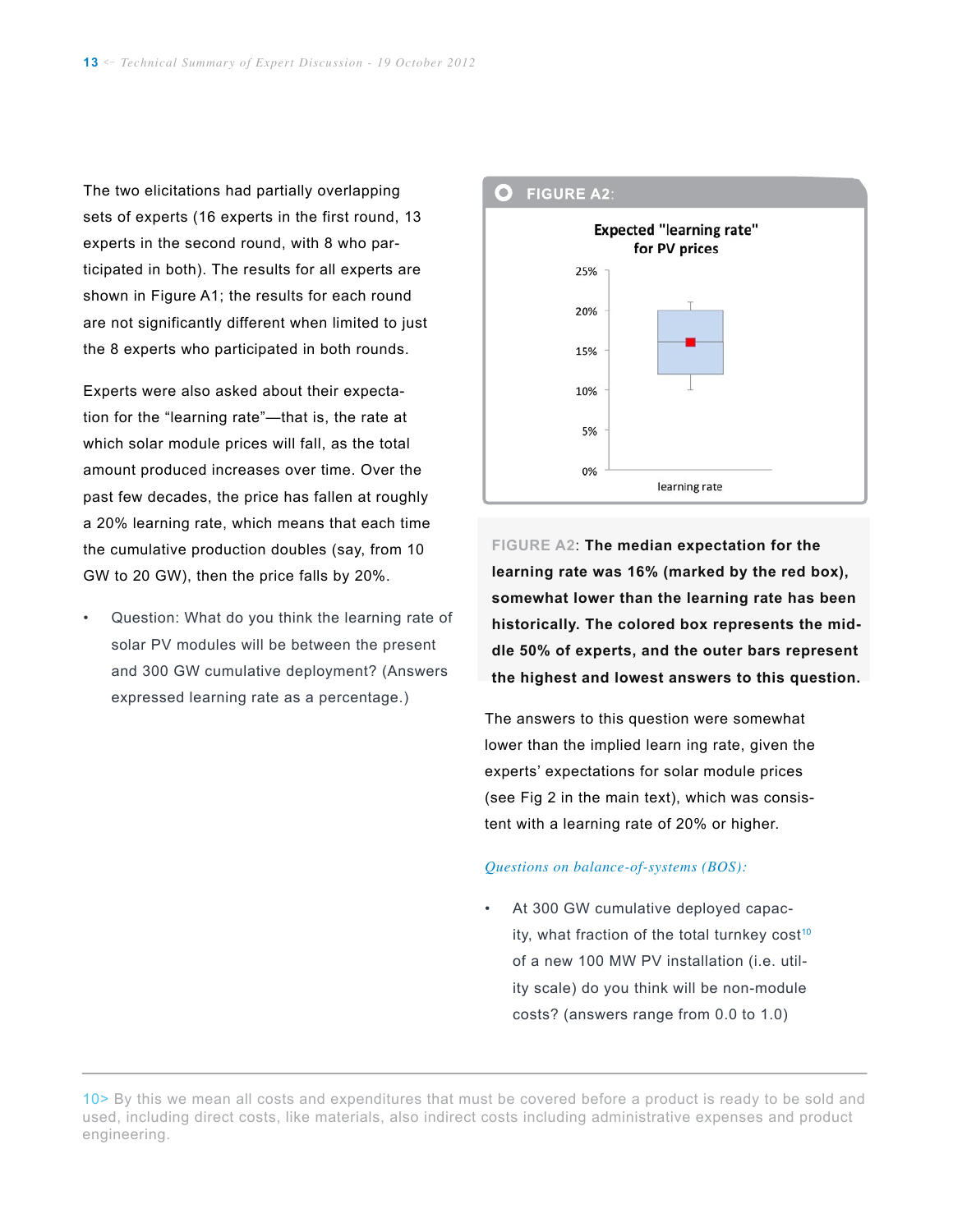

## **Figure A3**: **Experts expected that BOS would make up a similar amount of total system cost in the future as it does today.**

Please rank the following means of reducing total balance-of-systems costs of utility-scale PV installations. (rank from highest priority to lowest priority) Choices:

- increase module efficiency
- improve electronics
- improve structural components
- create training programs for installers and servicers
- standardize installation practices and hardware
- remove administrative barriers
- simplify grid-connections
- net-metering

#### **FIGURE A4:** number of votes for each ranking highest priority #1 #2 #3 #4 #5 #6 #7 **Standarize Installation**  $\mathbf{1}$ 3  $\mathbf{1}$ 4 1 0 3 **Remove Administrative Barriers**  $\overline{2}$ 0  $\overline{2}$  $\mathbf{1}$ 3 4  $\mathbf{1}$ **Increase Module Efficiency**  $\mathbf 0$ 3  $\mathbf 0$  $\overline{2}$  $\overline{4}$ 3  $\mathbf{1}$  $\overline{2}$  $\overline{2}$  $\overline{2}$  $\overline{4}$  $\mathbf{1}$ **Improve Electronics**  $\mathbf{1}$  $\mathbf{1}$ **Simplify Grid Connections** 3 3  $\mathbf{1}$  $\overline{2}$  $\overline{2}$  $\mathbf{1}$ 1 **Improve Structural Components**  $\overline{4}$  $\overline{2}$  $\overline{2}$ 0  $\mathbf{1}$ 3  $\mathbf{1}$  $\overline{2}$  $\overline{2}$ 3 3 **Create Training Programs** 0 0 3 lowest priority

**Figure A4**: **To reduce BOS prices, experts said the most important issues are: standardizing installation, removing administrative barriers, and increasing module efficiency.**

#### *Questions on budget allocations:*

• How would you allocate the DOE SunShot budget to minimize the installed cost of solar PV in 2020? (The budget was shown divided into five categories—PV active materials, Area-related BOS, Power-related BOS, Manufacturing, and Human Experience—each of which was subdivided into smaller categories. The experts were able to click and drag on boxes representing the budget for each category, to show how they would choose to allocate the budget.)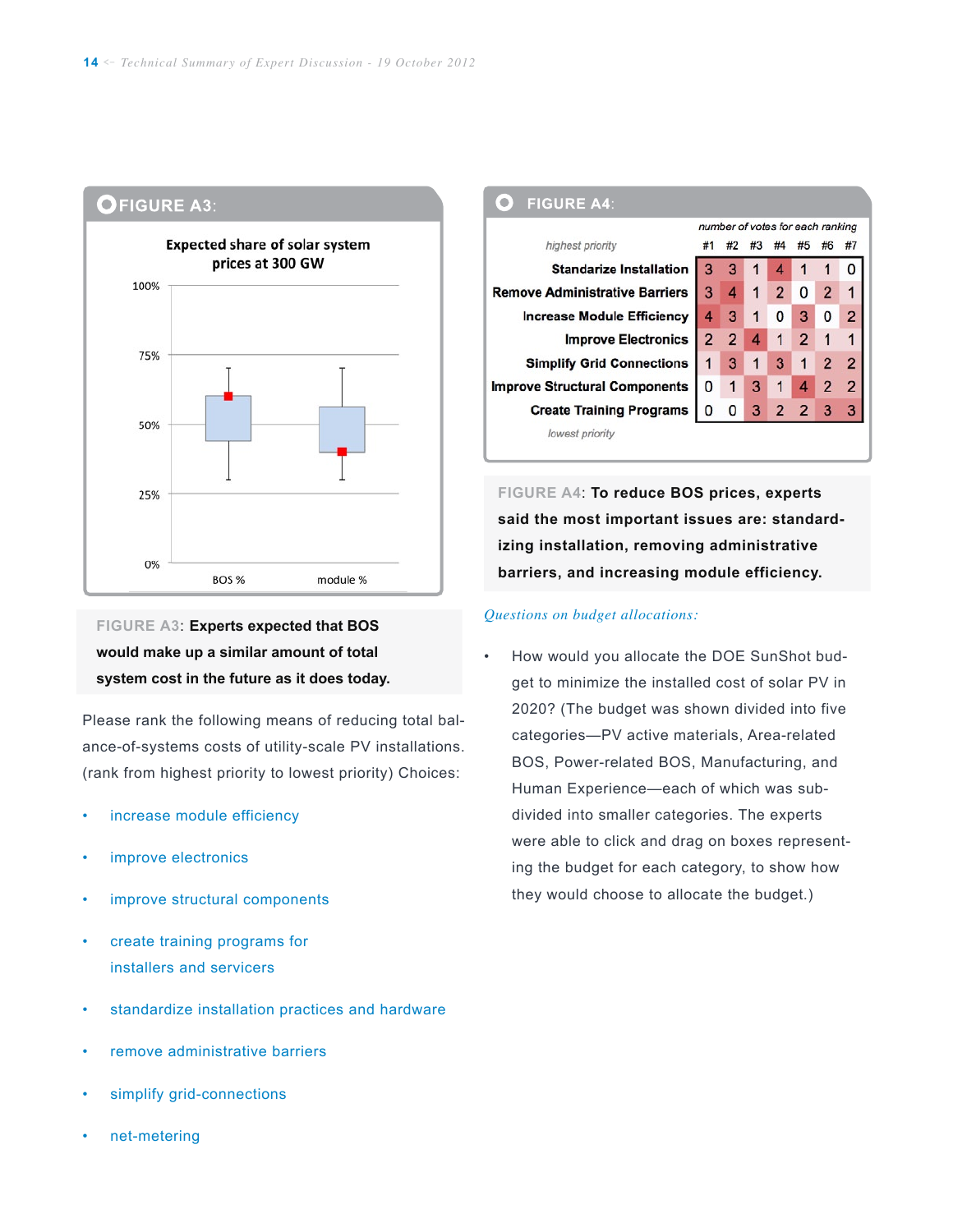#### **FIGURE A5:**  $\bigcirc$

| <b>SunShot budget allocation</b>         |    |     |     |     |     |
|------------------------------------------|----|-----|-----|-----|-----|
|                                          | 0% | 10% | 20% | 30% | 40% |
| PV active materials - other              |    |     |     |     |     |
| PV active materials - thin film          |    |     |     |     |     |
| power-related BOS - Inverters            |    |     |     |     |     |
| area-related BOS - building integration  |    |     |     |     |     |
| PV active materials - silicon            |    |     |     |     |     |
| PV active materials - concentrators      |    |     |     |     |     |
| area-related BOS - mounting              |    |     |     |     |     |
| power-related BOS - Grid Integration     |    |     |     |     |     |
| manufacturing - Non-Active Materials     |    |     |     |     |     |
| human experience - Utility Planning      |    |     |     |     |     |
| area-related BOS - wiring                |    |     |     |     |     |
| manufacturing - Efficiencies In Scale    |    |     |     |     |     |
| manufacturing - In-House Processes       |    |     |     |     |     |
| power-related BOS - Connection Equipment |    |     |     |     |     |
| human experience - Permitting            |    |     |     |     |     |
| human experience - Installation          |    |     |     |     |     |
| human experience - Site Evaluation       |    |     |     |     |     |
|                                          |    |     |     |     |     |

**Figure A5**: **Experts ranked PV active materials as the highest priority for research funding, in particular funding for materials other than silicon. Also highly ranked were efforts to reduce BOS prices, including inverters and efforts toward integrating solar systems with buildings.**

• The government puts you in charge of a \$100m fund. Your sole goal is to minimize the installed cost of PV by 2020. Where do you spend it? (The experts chose the fraction that goes to RD&D research, development, and deployment—with the remainder going to deployment incentives.)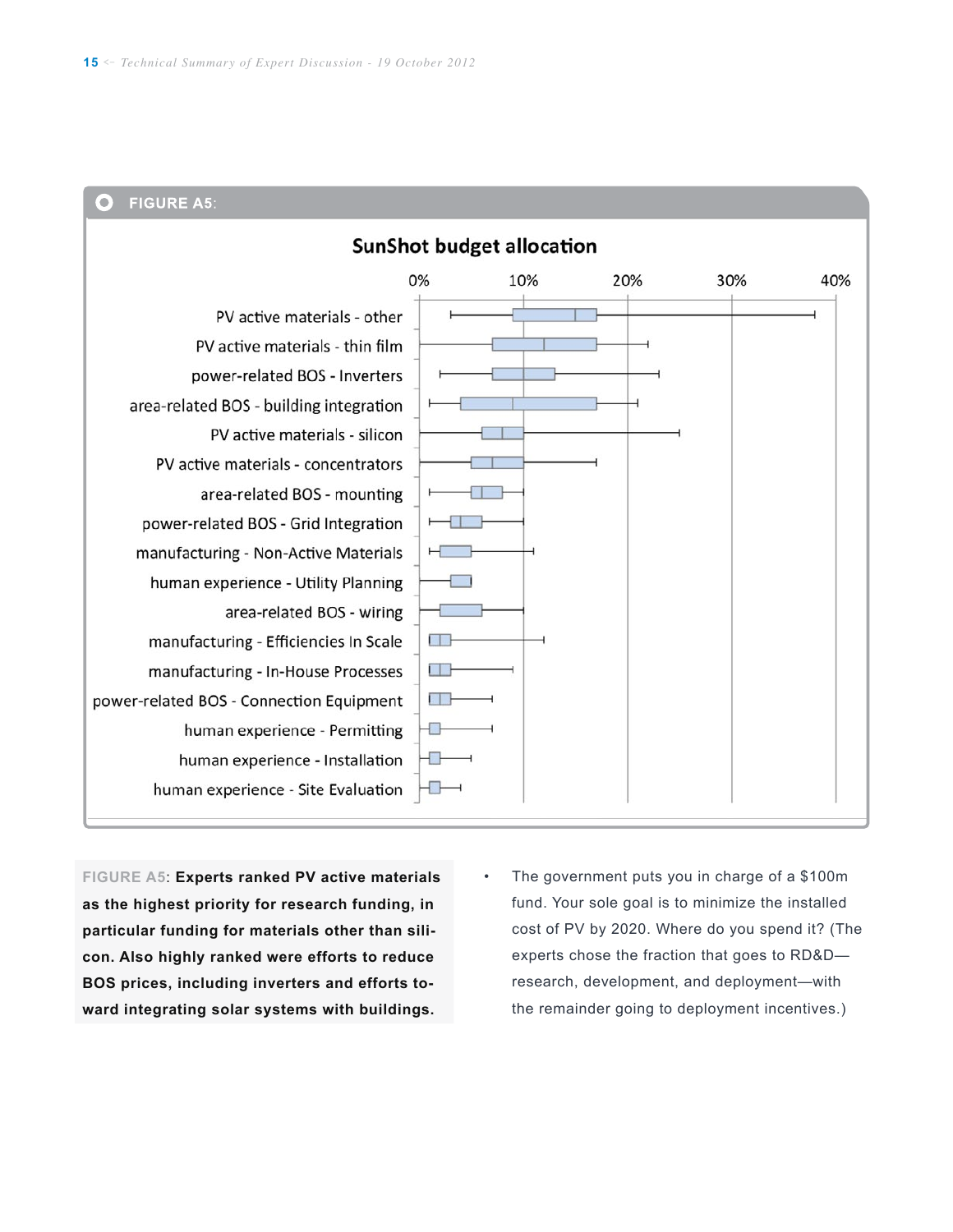

**Figure A6**: **In order to reduce the cost of solar power by 2020, experts chose to put most of a hypothetical \$100 million fund toward RD&D as opposed to deployment incentives.** 

• How would you allocate government RD&D funding to minimize the installed cost of solar PV in 2020? (The budget was divided into three types of funding: basic, applied, and manufacturing. Each of these in turn was divided into three types: academic, national labs, and industry, giving a total of nine categories for which the experts could adjust the budget.)



**Figure A7**: **Experts divided a hypothetical \$100 million fund into each of 9 categories. The preference was for industry to receive more of the funding for manufacturing work, academic labs to receive more of the funding for basic research, and for national labs and industry to share in applied research.**

• The DOE's SunShot Program aims to reduce PV system prices to \$1.00 per watt by 2020, which assumes \$0.40 per watt for the module and \$0.60 per watt BOS. How likely is it that the module price target of \$0.40 watt will be achieved? (probability between 0.0 and 1.0) How likely is it that the balance-of-systems price target of \$0.60 per watt will be achieved? (From 0% likelihood to 100% likelihood)11

11> This is how the question was asked in the survey, but the numbers were not correct. The actual SunShot targets are \$0.50 per watt for modules and \$0.50 per watt for BOS. Nonetheless, the experts' answers indicated that targets in this range would possible, albeit difficult to achieve.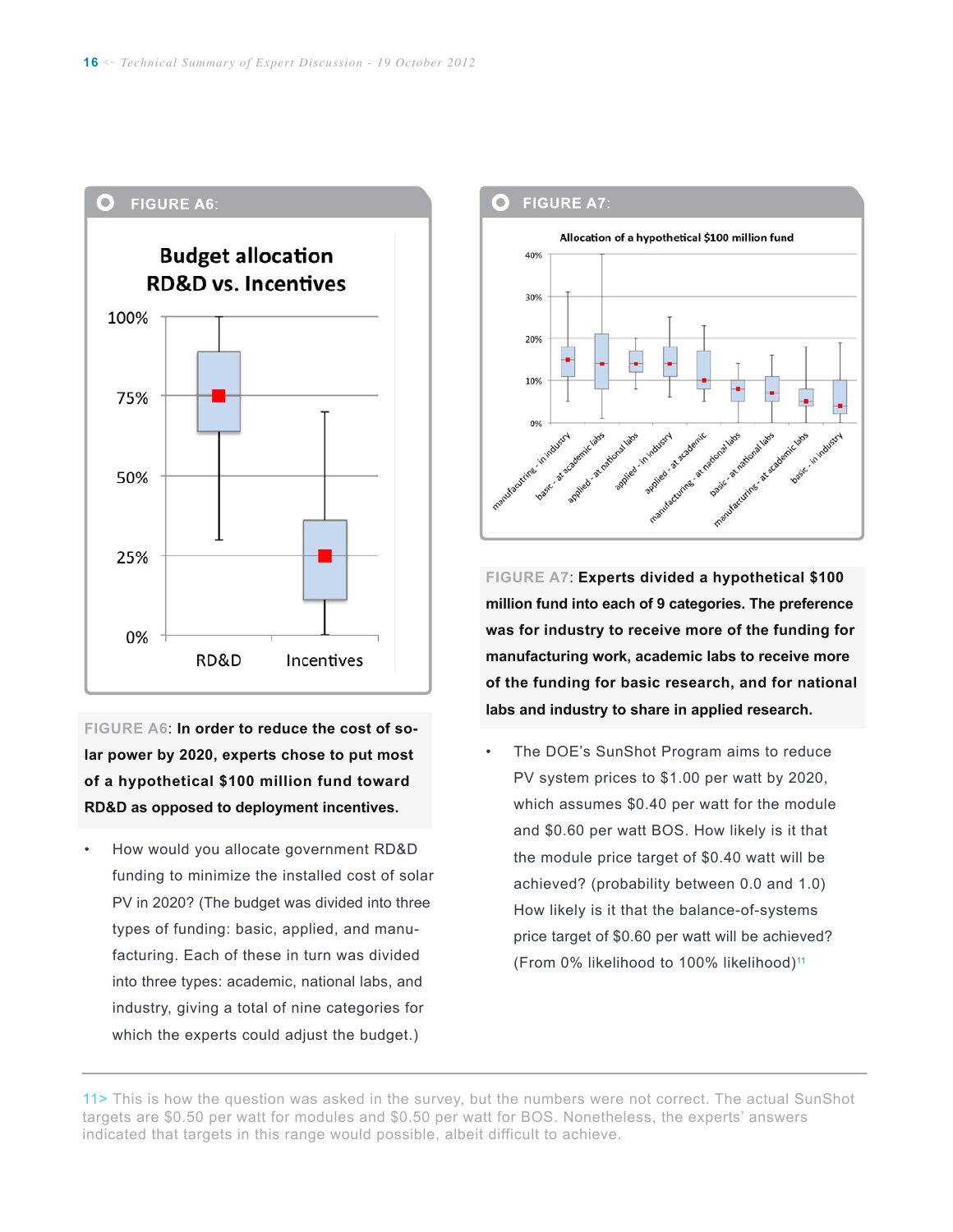

**Figure A8**: **Experts were asked how likely specific prices would be in 2020.**

#### *Question on expected growth of installed solar systems:*

• In what year do you anticipate 300 GW of solar PV capacity will have been deployed?

Expected time to reach 300 GW and 600 GW cumulative installations 600 GW 300 GW PV 67 GW installed  $10$  GW 1 GW 2000 2010 2020 1990 2030 Year

**FIGURE A9:** 

 $\bullet$ 

**Figure A9**: **Experts forecast, on average, that it would take until 2018 to reach 300 GW of cumulative solar deployment, and until 2025 to reach 600 GW.** 

The colored box represents the middle 50% of answers to each question, and the outer bars represent the highest and lowest answers.

**Experts were asked to agree or disagree with several statements. They were asked: "Review each statement and indicate whether you generally agree or disagree with it.":**

The very rapid drop in [module] prices from 2008 to 2011 is unlikely to continue.

#### *Response:* **12 of 13 experts agreed.**

• Current levels of spending on solar PV R&D are sufficient to maintain a module learning rate of 19% over the next two doublings of PV capacity (i.e., to ~300 GW)?  *Response:* **5 of 13 experts agreed.**